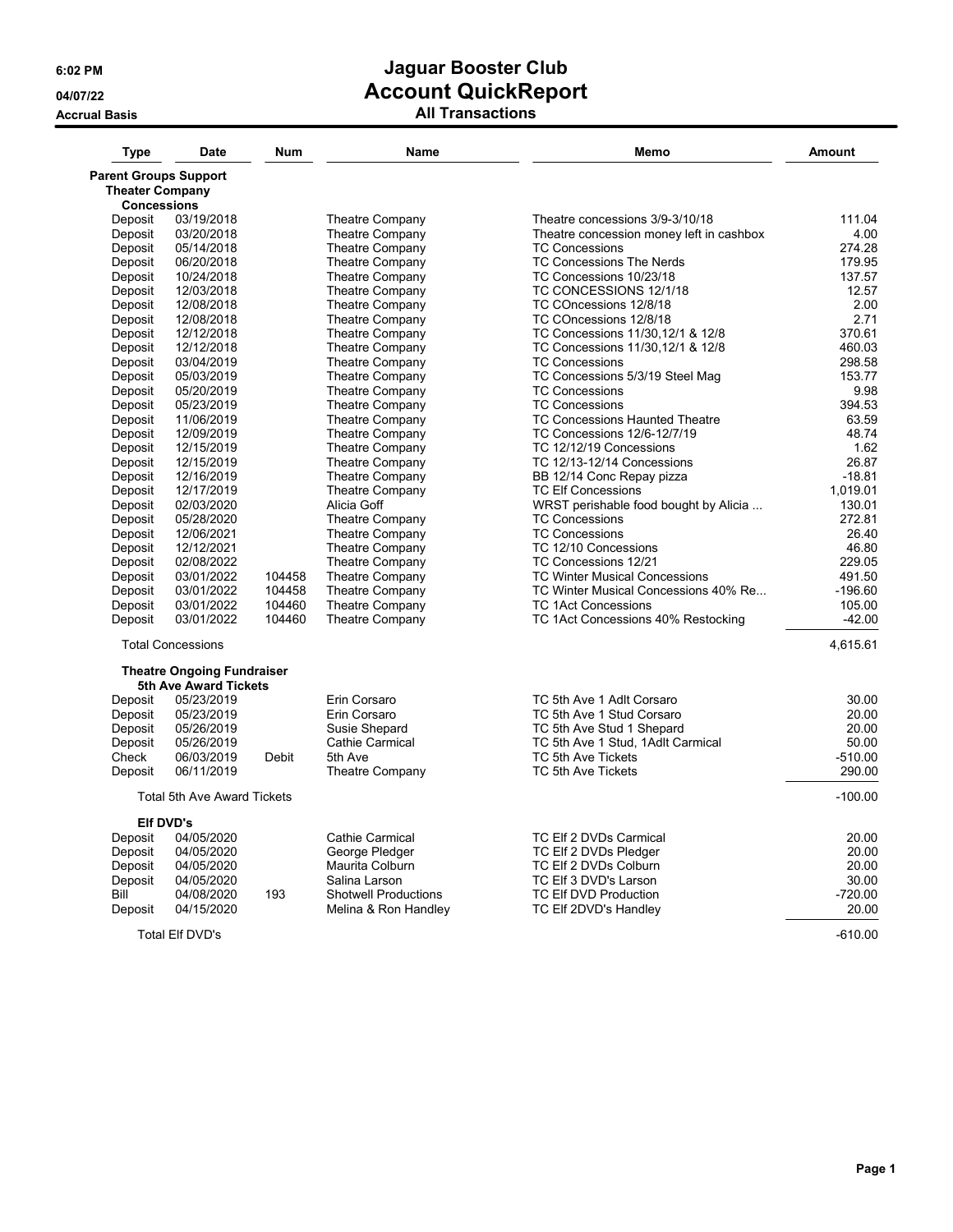### **Accrual Basis All Transactions**

| <b>Type</b>        | Date                            | Num          | Name                                           | Memo                                                 | <b>Amount</b>          |
|--------------------|---------------------------------|--------------|------------------------------------------------|------------------------------------------------------|------------------------|
|                    | Flowers/Stargrams               |              |                                                |                                                      |                        |
| Deposit            | 12/11/2017                      |              | North Creek Theater Company                    | Theater Flower Sales, after payment                  | 366.00                 |
| Deposit            | 12/11/2017                      |              | North Creek Theater Company                    | Theater 20% to JBC Flower Sales                      | $-73.20$               |
| Deposit            | 12/12/2018                      |              | Theatre Company                                | <b>TC Stargrams</b>                                  | 202.25                 |
| Deposit            | 12/12/2018                      |              | <b>Theatre Company</b>                         | <b>TC Flower Sales</b>                               | 393.50                 |
| Deposit            | 12/12/2018                      |              | Theatre Company                                | TC Stargrams 20% to JBC 202.25-33.15                 | $-33.82$               |
| Deposit            | 12/12/2018                      |              | Theatre Company                                | TC Flower Sales \$393.50-135.64=\$257.8              | $-51.58$               |
| Check              | 12/18/2018                      | 5320         | Salina Larson                                  | TC Wrap for Flowers                                  | 0.00                   |
| Check              | 12/18/2018                      | 5319         | Salina Larson                                  | TC Wrap for Flowers                                  | $-38.25$               |
| Check              | 12/18/2018                      | 5319         | Salina Larson                                  | TC Close 2018 Flower?Stargram Fundrai                | $-94.42$               |
| Check              | 01/04/2019                      | 5330         | Erin Corsaro-Reimburse                         | <b>TC Roses Fundraiser</b>                           | $-135.64$              |
| Check              | 01/04/2019                      | 5330         | Erin Corsaro-Reimburse                         | TC Stargrams                                         | $-33.15$               |
| Deposit<br>Bill    | 03/04/2019                      | 03101        | <b>Theatre Company</b>                         | TC Star Grams & Rose Sales                           | 205.00                 |
| Bill               | 03/10/2019<br>05/23/2019        | 05232        | Salina Larson-Reimburse                        | TC Sartgram & Flower Fundraiser<br><b>TC Flowers</b> | $-27.42$<br>$-39.76$   |
| Deposit            | 05/23/2019                      |              | Elizabeth Guy-Reimbursement<br>Theatre Company | TC Flowers & Stargrams                               | 166.13                 |
| Check              | 05/23/2019                      | 5450         | Mollie Kersavage-Reimburse                     | TC Flowers & Meals for tech Week                     | $-35.98$               |
| Check              | 05/23/2019                      | 5450         | Mollie Kersavage-Reimburse                     | TC Star/Flwr 20% to JBC                              | $-75.54$               |
| Gener              | 05/23/2019                      | 29           | Theatre Company                                | TC finalize Flowers & Stargrams                      | $-694.12$              |
| Deposit            | 11/06/2019                      |              | Theatre Company                                | <b>TC Stargrams</b>                                  | 15.00                  |
| Deposit            | 12/17/2019                      |              | Theatre Company                                | TC Flowers/StargramsElf Hats/Hot Cocoa               | 834.25                 |
| Check              | 01/06/2020                      | 5622         | Elizabeth Guy-Reimbursement                    | TC Elf Flowers & Stargrams                           | $-221.27$              |
| Gener              | 01/29/2020                      | 38           | Theatre Company                                | Flower Stargram 20% to JBC (\$627.98)                | $-125.60$              |
| Gener              | 01/29/2020                      | 38           | <b>Theatre Company</b>                         | <b>Flower/Star Finalize</b>                          | $-502.38$              |
|                    | <b>Total Flowers/Stargrams</b>  |              |                                                |                                                      | 0.00                   |
|                    | <b>Hansel &amp; Gretl</b>       |              |                                                |                                                      |                        |
| Deposit            | 03/04/2020                      |              | Staci Steffy                                   | TC H&G Steffy 1 Ticket                               | 30.00                  |
| Deposit            | 03/04/2020                      |              | Michelle Moody                                 | TC H&G Steffy 1 Moody                                | 30.00                  |
| Deposit            | 03/05/2020                      |              | Joni Davidson                                  | TC H&G 1 Ticket Davidson                             | 30.00                  |
| Deposit            | 03/10/2020                      |              | Elizabeth Guy                                  | TC H&G 1 Ticket Guy                                  | 30.00                  |
|                    | <b>Total Hansel &amp; Gretl</b> |              |                                                |                                                      | 120.00                 |
|                    | <b>Patron Tickets</b>           |              |                                                |                                                      |                        |
| Deposit            | 10/02/2018                      | 672          | Andrew & Jennifer Bromagen                     | TC Patron Sponsorship                                | 2,000.00               |
| Deposit            | 10/02/2018                      | 6425         | Karen Mitchell                                 | TC Patron Sponsorship                                | 1,000.00               |
| Deposit            | 10/02/2018                      | 3068         | Elizabeth Guy                                  | TC Patron Sponsorship                                | 300.00                 |
| Deposit<br>Deposit | 10/02/2018<br>10/02/2018        | 1073<br>1080 | Melina & Ron Handley<br><b>Annette Calkins</b> | TC Patron Sponsorship<br>TC Patron Sponsorship       | 200.00<br>200.00       |
| Deposit            | 10/02/2018                      | 2083         | George Pledger                                 | TC Patron Sponsorship                                | 100.00                 |
| Check              | 10/11/2018                      | 5261         | <b>NCHS ASB-Theatre</b>                        | TC Fall 1 Acts 31 Tickets Patron Program             | $-310.00$              |
| Deposit            | 10/11/2018                      | 182          | John Greges                                    | <b>TC Patron Sponsorship</b>                         | 200.00                 |
| Deposit            | 10/11/2018                      | 3250         | Robin Rhoads                                   | TC Patron Sponsorship                                | 50.00                  |
| Deposit            | 10/24/2018                      | 8159         | <b>Theatre Company</b>                         | TC PAtron Prog Donation                              | 300.00                 |
| Check              | 11/28/2018                      | 5296         | North Creek High School ASB                    | TC Patron Program Tickets                            | $-510.00$              |
| Check              | 11/28/2018                      | 5296         | North Creek High School ASB                    | TC Patron 2018 Program Tickets 20% to                | $-706.00$              |
| Gener              | 12/31/2018                      | 39           | <b>Theatre Company</b>                         | TC Patron 2018 finalize                              | $-2,824.00$            |
| Check              | 05/16/2019                      | 5421         | Erin Corsaro-Reimburse                         | <b>TC Patron Tickets</b>                             | $-160.00$              |
| Bill               | 05/21/2019                      | 05212        | <b>NCHS ASB-Theatre</b>                        | TC 27 Patron tickets                                 | $-270.00$              |
| Deposit            | 10/24/2019                      | 2219         | George Pledger                                 | <b>TC Pledger Patron Tickets</b>                     | 200.00                 |
| Deposit            | 10/24/2019                      | 4860         | <b>Annette Calkins</b>                         | <b>TC Calkins Patron Tickets</b>                     | 200.00                 |
| Deposit            | 10/24/2019                      | 699          | Andrew & Jennifer Bromagen                     | TC Bromagen Patron Tickets                           | 1,000.00               |
| Deposit            | 11/06/2019                      | 1300         | Nicholas & Erin Corsaro                        | <b>TC Patron Tickets Corsaro</b>                     | 100.00                 |
| Deposit            | 11/06/2019                      | 2907         | Maurita Colburn                                | <b>TC Patron Tickets Colburn</b>                     | 100.00                 |
| Deposit            | 11/06/2019                      | 1028         | Melina & Ron Handley                           | TC Patron Tickets Handley                            | 200.00                 |
| Deposit            | 11/06/2019                      | 3413         | Stephanie & Paul Hoover                        | TC Patron Tickets Hoover                             | 200.00                 |
| Deposit            | 11/06/2019                      | 4175         | Danny & Sei-Jung Lee                           | TC Patron Tickets Lee                                | 200.00                 |
| Deposit            | 11/06/2019                      | 4615         | Staci Steffy                                   | TC Patron Tickets Steffy                             | 300.00                 |
| Deposit            | 11/06/2019                      | 211          | Joseph & Salina Larson                         | <b>TC Patron Tickets Larson</b>                      | 400.00                 |
| Deposit            | 11/06/2019                      | 3073         | Elizabeth Guy                                  | <b>TC Patron Tickets Guy</b>                         | 500.00                 |
| Deposit            | 12/17/2019                      | 6510         | Karen Mitchell                                 | TC Donation Michell Patron Prog.                     | 1,000.00               |
| Bill               | 12/31/2019                      | Elf Pat      | North Creek High School ASB                    | <b>TC Elf Patrons</b>                                | $-540.00$              |
| Bill<br>Gener      | 12/31/2019<br>12/31/2019        | One A<br>40  | North Creek High School ASB<br>Theatre Company | TC One Act Patrons<br>TC 2019 Patron 20% to JBC      | $-118.00$<br>$-662.40$ |
| Gener              | 12/31/2019                      | 40           | Theatre Company                                | TC 2019 Patron Finalize                              | $-2,389.60$            |
| Bill               | 04/02/2020                      | 04022        | North Creek High School ASB                    | Theater Patron Program                               | $-260.00$              |
| Deposit            | 10/12/2021                      | 2423         | Tony Modroo & Ashley McBride                   | <b>TC Patron Tickets</b>                             | 200.00                 |
|                    |                                 |              |                                                |                                                      |                        |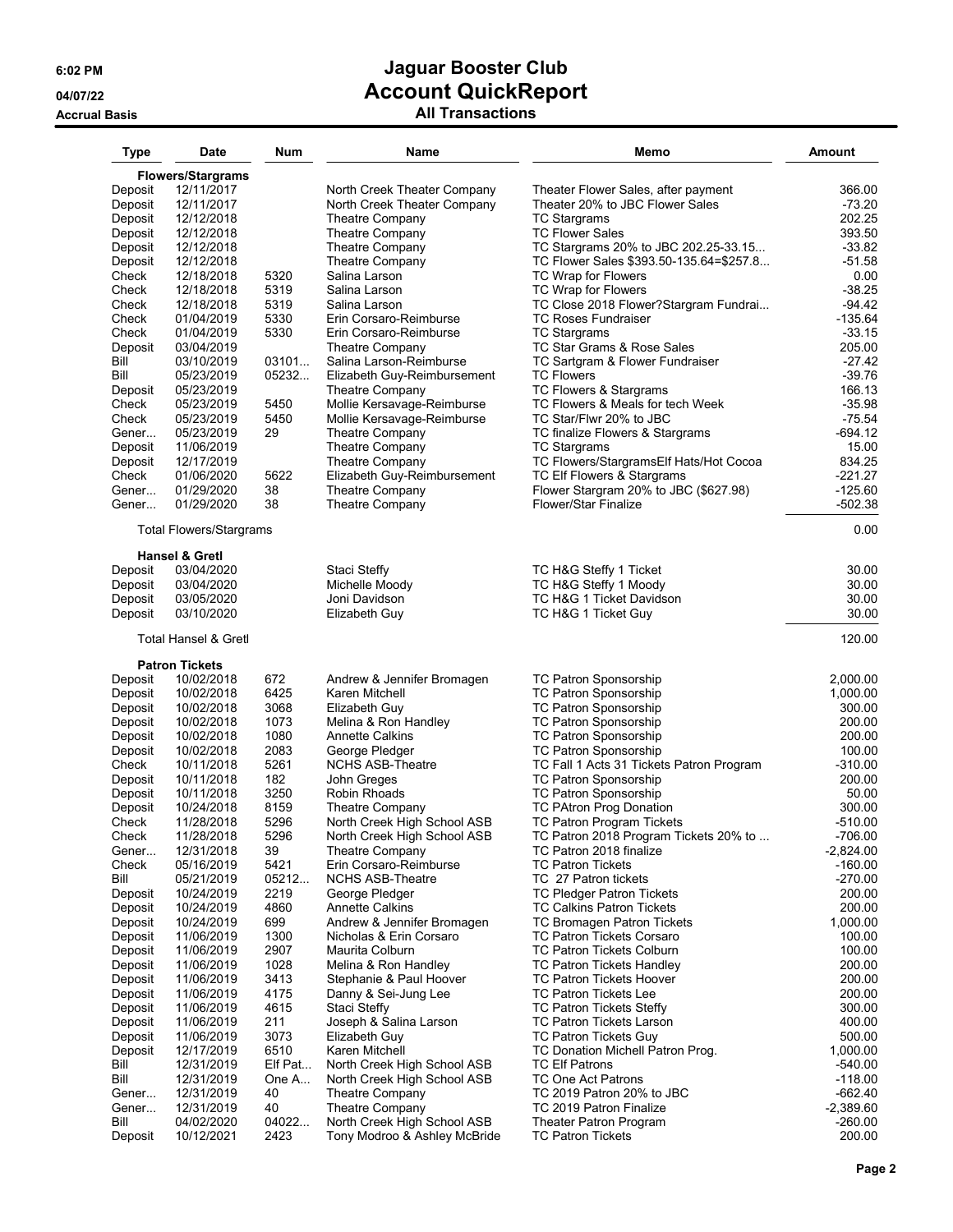### **Accrual Basis All Transactions**

| <b>Type</b> | <b>Date</b>                              | <b>Num</b> | Name                        | Memo                                   | <b>Amount</b> |
|-------------|------------------------------------------|------------|-----------------------------|----------------------------------------|---------------|
| Deposit     | 10/12/2021                               | 2423       | Theatre Company             | TC Patron Tickets 15% to JBC           | $-30.00$      |
| Deposit     | 10/24/2021                               | 1501       | Joni Davidson               | TC Donation Davidson, Joni             | 300.00        |
| Deposit     | 10/24/2021                               | 1501       | Theatre Company             | TC Donation Davidson, Joni 15% tp JBC  | $-45.00$      |
| Deposit     | 11/09/2021                               | 1624       | <b>Tommy Parker</b>         | TC Encore Club Parker, Tommy           | 1,000.00      |
| Deposit     | 11/09/2021                               | 1624       | Theatre Company             | TC Encore Club Parker, Tommy 15% to J  | $-150.00$     |
| Deposit     | 11/11/2021                               | 1658       | Melina Handlev              | <b>TC Star Club Donation</b>           | 200.00        |
| Deposit     | 11/11/2021                               | 1667       | Andrew & Jennifer Bromagen  | TC Encore Club Bromagen                | 1,000.00      |
| Deposit     | 11/11/2021                               | 1658       | Theatre Company             | TC Star Club Donation 15% to JBC       | $-30.00$      |
| Deposit     | 11/14/2021                               | 1707       | Eric Spiker                 | TC Dir. club Donation                  | 300.00        |
| Deposit     | 11/14/2021                               | 1707       | Theatre Company             | TC Dir. club Donation 15% to JBC       | $-45.00$      |
| Bill        | 02/17/2022                               | 02172      | North Creek High School ASB | <b>TC Charlie Brown Patron Tickets</b> | $-405.00$     |
| Bill        | 02/17/2022                               | 02172      | North Creek High School ASB | TC One Act Patron Tickets              | $-204.00$     |
|             | <b>Total Patron Tickets</b>              |            |                             |                                        | 2,091.00      |
| Tshirts     |                                          |            |                             |                                        |               |
| Deposit     | 01/04/2019                               |            | <b>Theatre Company</b>      | TC Tshirts reimbursed by students      | 958.00        |
| Deposit     | 03/04/2019                               |            | <b>Theatre Company</b>      | <b>Tshirt Sales</b>                    | 20.00         |
| Deposit     | 03/04/2019                               |            | Theatre Company             | <b>Tshirt Sales</b>                    | 825.00        |
| Deposit     | 03/05/2019                               |            | Theatre Company             | <b>TC Tshirt Deposit Correction</b>    | 20.00         |
| Bill        | 03/10/2019                               | 03101      | Salina Larson-Reimburse     | <b>TC Shirt Reimbursement</b>          | $-934.62$     |
| Deposit     | 05/20/2019                               |            | Theatre Company             | <b>TC Tshirt Sale</b>                  | 30.73         |
| Deposit     | 05/23/2019                               |            | Theatre Company             | <b>TC Tshirt Sales</b>                 | 1.134.00      |
| Deposit     | 05/23/2019                               |            | Theatre Company             | TC Tshirts Sales Dep 2 of 2            | 242.00        |
| Deposit     | 05/23/2019                               |            | Theatre Company             | <b>TC Tshirts</b>                      | 215.87        |
| Check       | 05/24/2019                               | Return     | Theatre Company             | TC Tshirt check returned gel pen       | $-24.00$      |
| Bill        | 05/31/2019                               | 30164      | Salina Larson-Reimburse     | <b>TC Spring Show Tshirts</b>          | $-99.89$      |
| Bill        | 05/31/2019                               | 29841      | Salina Larson-Reimburse     | <b>TC Spring Show Tshirts</b>          | $-382.04$     |
| Bill        | 05/31/2019                               | 30655      | Salina Larson-Reimburse     | TC Spring Show Tshirts                 | $-984.76$     |
| Deposit     | 11/06/2019                               |            | Theatre Company             | TC Tshirts Improv Team                 | 220.00        |
| Deposit     | 11/06/2019                               | 1170       | <b>Wayne Norton</b>         | <b>TC Patron Tickets Norton</b>        | 200.00        |
| Deposit     | 11/22/2019                               |            | Colette Pucci               | TC SW Med Pucci                        | 24.00         |
| Deposit     | 11/22/2019                               |            | <b>Harrison Cotton</b>      | <b>TC TS LRG Cotton</b>                | 14.00         |
| Deposit     | 11/22/2019                               |            | Joni Davidson               | TC TS LRG Davidson                     | 14.00         |
| Deposit     | 11/22/2019                               |            | Stephanie Hoover            | TC SW Med Hoover                       | 24.00         |
| Deposit     | 11/22/2019                               |            | Lydia Voss                  | TC SW Med Voss                         | 24.00         |
| Deposit     | 11/22/2019                               |            | George Pledger              | TC SW XL Pledger                       | 24.00         |
| Deposit     | 11/25/2019                               |            | Sarah Fujita                | <b>TC SW Med Fujita</b>                | 24.00         |
| Deposit     | 11/25/2019                               |            | Melina & Ron Handley        | TC SW Med handley                      | 24.00         |
| Bill        | 11/29/2019                               | 11291      | Salina Larson-Reimburse     | <b>TC Improv Tshirts</b>               | $-276.89$     |
| Bill        | 01/02/2020                               | 36520      | Salina Larson-Reimburse     | <b>TC Elf Shirts</b>                   | $-998.20$     |
| Bill        | 01/02/2020                               | 36799      | Salina Larson-Reimburse     | <b>TC Elf Shirts</b>                   | $-279.58$     |
| Deposit     | 01/27/2020                               |            | Theatre Company             | <b>TC Elfr Tshirts</b>                 | 903.00        |
| Gener       | 01/29/2020                               | 41         | Theatre Company             | TC 2019 Tshirt 20% to JBC              | $-192.13$     |
| Gener       | 01/29/2020                               | 41         | <b>Theatre Company</b>      | TC 2019 Tshirt Finalize                | $-768.49$     |
|             | <b>Total Tshirts</b>                     |            |                             |                                        | 0.00          |
|             | Theatre Ongoing Fundraiser - Other       |            |                             |                                        |               |
| Deposit     | 03/03/2019                               |            | Elizabeth Guy               | TC DT Tickets 2 adult, 1 student       | 70.00         |
| Deposit     | 03/03/2019                               |            | Staci Steffy                | <b>TC DT Tickets 2 Students</b>        | 20.00         |
| Deposit     | 03/07/2019                               |            | Becky Forland               | TC DT Adult Ticket                     | 30.00         |
| Deposit     | 03/11/2019                               |            | Gail Duke                   | TC 2 Adult Tickets                     | 59.71         |
| Bill        | 03/12/2019                               | 03121      | <b>Robert McPherson</b>     | TC Performer Drunken Tenor             | $-200.00$     |
| Bill        | 03/12/2019                               | 03121      | David McDade                | TC Performer Drunken Tenor             | $-300.00$     |
| Deposit     | 03/14/2019                               |            | Pete Anthony                | TC DT 2 Adult Ticket Sale              | 59.71         |
| Deposit     | 03/18/2019                               |            | <b>William Smith</b>        | TC DT Tickets 2 Adult 1 child          | 69.71         |
| Deposit     | 03/18/2019                               |            | Tamara Arnold               | TC DT Tickets 2 Adult                  | 59.71         |
| Deposit     | 03/18/2019                               |            | Erica Kelsey                | TC DT Tickets 2 Adult                  | 59.71         |
| Deposit     | 03/18/2019                               |            | <b>Theatre Company</b>      | TC DT Square Ticket Purchases at Door  | 254.30        |
| Deposit     | 03/19/2019                               |            | <b>Theatre Company</b>      | <b>TC DT Ticket Sales</b>              | 500.00        |
| Check       | 03/20/2019                               | 5373       | Erin Corsaro-Reimburse      | TC DT Concessions Food to Sell         | $-59.92$      |
| Check       | 03/20/2019                               | 5373       | Erin Corsaro-Reimburse      | TC DT 20% to JBC                       | $-124.41$     |
| Check       | 03/20/2019                               | 5373       | Erin Corsaro-Reimburse      | <b>TC DT Finalize Fundraiser</b>       | -498.52       |
|             | Total Theatre Ongoing Fundraiser - Other |            |                             |                                        | 0.00          |

Theatre Ongoing Fundraiser - Othe

Total Theatre Ongoing Fundraiser 1,501.00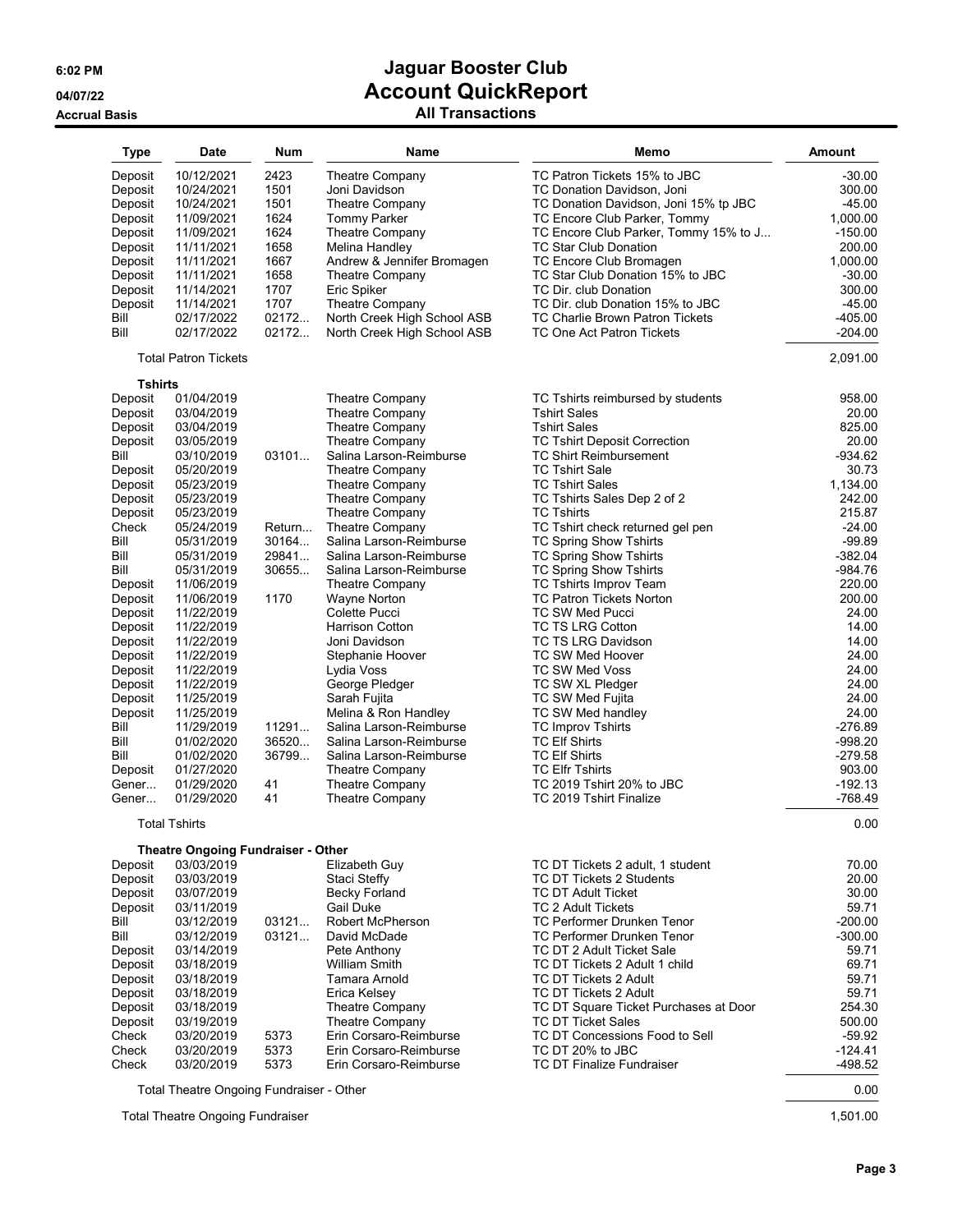**Accrual Basis All Transactions**

| <b>Type</b>      | <b>Date</b>                    | <b>Num</b>     | Name                                                  | Memo                                                                          | <b>Amount</b>         |
|------------------|--------------------------------|----------------|-------------------------------------------------------|-------------------------------------------------------------------------------|-----------------------|
|                  | <b>Theater Company - Other</b> |                |                                                       |                                                                               |                       |
| Deposit          | 12/11/2017                     |                | North Creek Theater Company                           | NCTC Concessions for It's a Wonderful L                                       | 217.35                |
| Deposit          | 01/29/2018                     |                | North Creek Theater Company                           | <b>Theater Fall Tshirts</b>                                                   | 1,160.00              |
| Deposit          | 01/29/2018                     |                | North Creek Theater Company                           | <b>Theater Winter Tshirt Sale</b>                                             | 140.00                |
| Check            | 02/08/2018                     | 5095           | Salina Larson                                         | Theatre Shirt Reimbursement                                                   | $-1,127.82$           |
| Deposit<br>Gener | 03/02/2018<br>03/15/2018       | 5              | Cathie Carmical                                       | Drama Carmical Shirt & Food                                                   | 35.00<br>677.00       |
| Deposit          | 03/19/2018                     |                | <b>Theatre Company</b><br><b>Theatre Company</b>      | Theatre Only<br>Shirts & Food                                                 | 160.00                |
| Deposit          | 03/19/2018                     |                | <b>Theatre Company</b>                                | Shirts & Food                                                                 | 720.00                |
| Deposit          | 03/19/2018                     |                | Theatre Company                                       | Shirts & Food continued                                                       | 190.00                |
| Check            | 03/29/2018                     | 5128           | Salina Larson                                         | <b>Theater Shirts</b>                                                         | -602.31               |
| Deposit          | 04/24/2018                     |                | Cathie Carmical                                       | TC Shirt & Food-\$2.01 square fee                                             | 50.99                 |
| Deposit          | 04/30/2018                     |                | Theatre Company                                       | TC Shirts & Food                                                              | 1.056.00              |
| Deposit          | 04/30/2018                     |                | Theatre Company                                       | TC Shirts & Food 2                                                            | 474.00                |
| Deposit          | 05/14/2018                     |                | Theatre Company                                       | <b>TC Rose Sale Fundraiser</b>                                                | 288.00                |
| Deposit<br>Bill  | 05/14/2018<br>05/17/2018       |                | <b>Theatre Company</b><br>Salina Larson-Reimburse     | TC Rose Sale Fundraiser 20% after cost                                        | $-44.01$<br>-284.06   |
| Bill             | 05/17/2018                     |                | Salina Larson-Reimburse                               | TC Video Equipment requested from T. H<br>T-Shirts CustomInk.com              | -643.65               |
| Bill             | 05/17/2018                     |                | Salina Larson-Reimburse                               | TC Food for Cast & Crew                                                       | -485.86               |
| Bill             | 06/08/2018                     | $Acctt#$       | brian                                                 | TC Come From Away 53 Seats 10/31/18                                           | $-795.00$             |
| Check            | 06/11/2018                     | 5181           | Erin Corsaro-Reimburse                                | TC Flowers sold at shows                                                      | $-67.96$              |
| Deposit          | 08/22/2018                     |                | Theatre Company                                       | Carnival Tickets sold                                                         | 298.00                |
| Bill             | 09/19/2018                     | 39278          | brian                                                 | TC Come From Away 53 Tickets                                                  | $-795.00$             |
| Check            | 09/21/2018                     | 5239           | Salina Larson-Reimburse                               | TC Shirts for kids at cost, not a fundraiser                                  | $-358.25$             |
| Check            | 09/21/2018                     | 5240           | Tim Hagerman-Reimburse                                | TC National Thespian Soc Chapter Start                                        | $-190.00$             |
| Check            | 09/21/2018                     | 5241           | Tim Hagerman-Reimburse                                | TC Memberships to Start Thespian Socie                                        | $-180.00$             |
| Deposit<br>Bill  | 09/24/2018<br>09/26/2018       | Quote          | <b>Theatre Company</b><br>Metropolitian Shuttle, Inc. | TC Membership reimbursement Thespia<br>TC Transportation to Paramount Theatre | 90.00<br>$-878.00$    |
| Deposit          | 10/02/2018                     |                | <b>Theatre Company</b>                                | TC Shirts & Food Reimbursement                                                | 410.00                |
| Deposit          | 10/02/2018                     |                | Theatre Company                                       | <b>TC Field Trip</b>                                                          | 1,150.00              |
| Deposit          | 10/02/2018                     |                | <b>Theatre Company</b>                                | <b>TC JAg Card Sales</b>                                                      | 425.00                |
| Deposit          | 10/02/2018                     |                | Theatre Company                                       | TC Jag Card Donation ck written for \$26.25                                   | 1.25                  |
| Deposit          | 10/11/2018                     |                | Theatre Company                                       | TC Jag Card Sales                                                             | 100.00                |
| Deposit          | 10/11/2018                     |                | Theatre Company                                       | TC Field Trip reimbursements                                                  | 450.00                |
| Deposit          | 10/19/2018                     |                | Theatre Company                                       | <b>TC JAg Card Sales</b>                                                      | 275.00                |
| Deposit          | 10/24/2018                     |                | <b>Theatre Company</b><br><b>Benevity Fund</b>        | TC Field Trip Reimburse                                                       | 120.00<br>112.50      |
| Deposit<br>Bill  | 10/24/2018<br>10/30/2018       | IN-0173        | <b>Adrenaline Fundraising</b>                         | <b>TC Corp Match</b><br>Jag Card 508 cards sold Payment (\$125                | $-135.00$             |
| Bill             | 10/30/2018                     | IN-0173        | Adrenaline Fundraising                                | TC Jag Cards 20% to JBC                                                       | $-133.00$             |
| Deposit          | 11/26/2018                     |                | <b>Benevity Fund</b>                                  | TC Corp Match-Scott Bromagen                                                  | 150.00                |
| Deposit          | 11/26/2018                     |                | <b>Benevity Fund</b>                                  | TC Corp Match-Scott Bromagen                                                  | 2,000.00              |
| Deposit          | 11/28/2018                     |                | <b>Theatre Company</b>                                | <b>TC Field Trip</b>                                                          | 150.00                |
| Bill             | 12/17/2018                     | 26417          | Salina Larson-Reimburse                               | <b>TC Tshirt order</b>                                                        | $-1,020.29$           |
| Gener            | 12/31/2018                     | 39             | <b>Theatre Company</b>                                | TC Patron 2018 finalize                                                       | 2,824.00              |
| Check            | 01/04/2019                     | 5330           | Erin Corsaro-Reimburse                                | GC Gift & snacks                                                              | -99.26                |
| Bill             | 01/18/2019                     | AR14           | Northshore School District                            | IM Programs Return to Forbidden Planet                                        | -297.50               |
| Deposit<br>Bill  | 03/04/2019<br>03/12/2019       | 4021           | Theatre Company<br><b>Support Services Center</b>     | TC Thespian Society Registration<br>TC Flip Program                           | 330.00<br>$-82.40$    |
| Bill             | 03/18/2019                     | AR14           | Northshore School District                            | <b>TC Program Printing</b>                                                    | $-204.00$             |
| Bill             | 03/18/2019                     | AR14           | Northshore School District                            | <b>TC Poster Printing</b>                                                     | $-65.00$              |
| Deposit          | 03/19/2019                     |                | Theatre Company                                       | TC DT Concessions (used their own food)                                       | 59.00                 |
| Deposit          | 03/19/2019                     |                | Theatre Company                                       | TC DT Concessions (used their own food                                        | $-5.90$               |
| Check            | 03/20/2019                     | 5373           | Erin Corsaro-Reimburse                                | <b>TC DT Finalize Fundraiser</b>                                              | 498.52                |
| Deposit          | 04/05/2019                     |                | Cathie Carmical                                       | TC Inter. Thespian Soc                                                        | 30.00                 |
| Check            | 04/30/2019                     | 5413           | Evergreen Form Services                               | TC Spring Play Banner                                                         | $-138.65$             |
| Check            | 05/07/2019<br>05/09/2019       | Debit<br>Debit | <b>McDonalds</b><br>Costco                            | <b>TC Dinner</b>                                                              | $-27.13$<br>$-23.05$  |
| Check<br>Check   | 05/14/2019                     | 5420           | Tim Hagerman-Reimburse                                | TC Supplies for Dinner<br>TC ITS Dues (ETA)                                   | $-330.00$             |
| Bill             | 05/23/2019                     | 05232          | <b>NCHS ASB-Theatre</b>                               | Scholarships                                                                  | $-30.00$              |
| Check            | 05/23/2019                     | 5450           | Mollie Kersavage-Reimburse                            | Meals                                                                         | $-832.92$             |
| Gener            | 05/23/2019                     | 29             | Theatre Company                                       | TC finalize Flowers & Stargrams                                               | 555.29                |
| Bill             | 05/25/2019                     | 05251          | North Creek High School ASB                           | TC Thes. Fest Fees, Hotel                                                     | $-1,515.41$           |
| Check            | 06/06/2019                     | Debit          | Fed Ex Office                                         | <b>TC Print Large Check</b>                                                   | $-17.17$              |
| Check            | 06/06/2019                     | Debit          | <b>Fred Meyer</b>                                     | TC Poster Board for Large check                                               | $-16.39$              |
| Deposit          | 06/11/2019                     |                | Theatre Company                                       | <b>TC Raffle Tickets</b>                                                      | 120.00                |
| Deposit          | 06/11/2019                     |                | Theatre Company                                       | TC Raffle Tickets 20% to JBC                                                  | $-24.00$              |
| Bill<br>Bill     | 06/13/2019<br>07/01/2019       | 06131<br>AR14  | Seamus Smith-Reimburse<br>Northshore School District  | TC Award Ceremony Supplies<br>TC 3/17/19 Custodian                            | $-41.48$<br>$-662.50$ |
| Check            | 07/05/2019                     | 5485           | Olivia Sanfelippo-Reimburse                           | TC Award Ceremony Baskets                                                     | $-90.40$              |
|                  |                                |                |                                                       |                                                                               |                       |